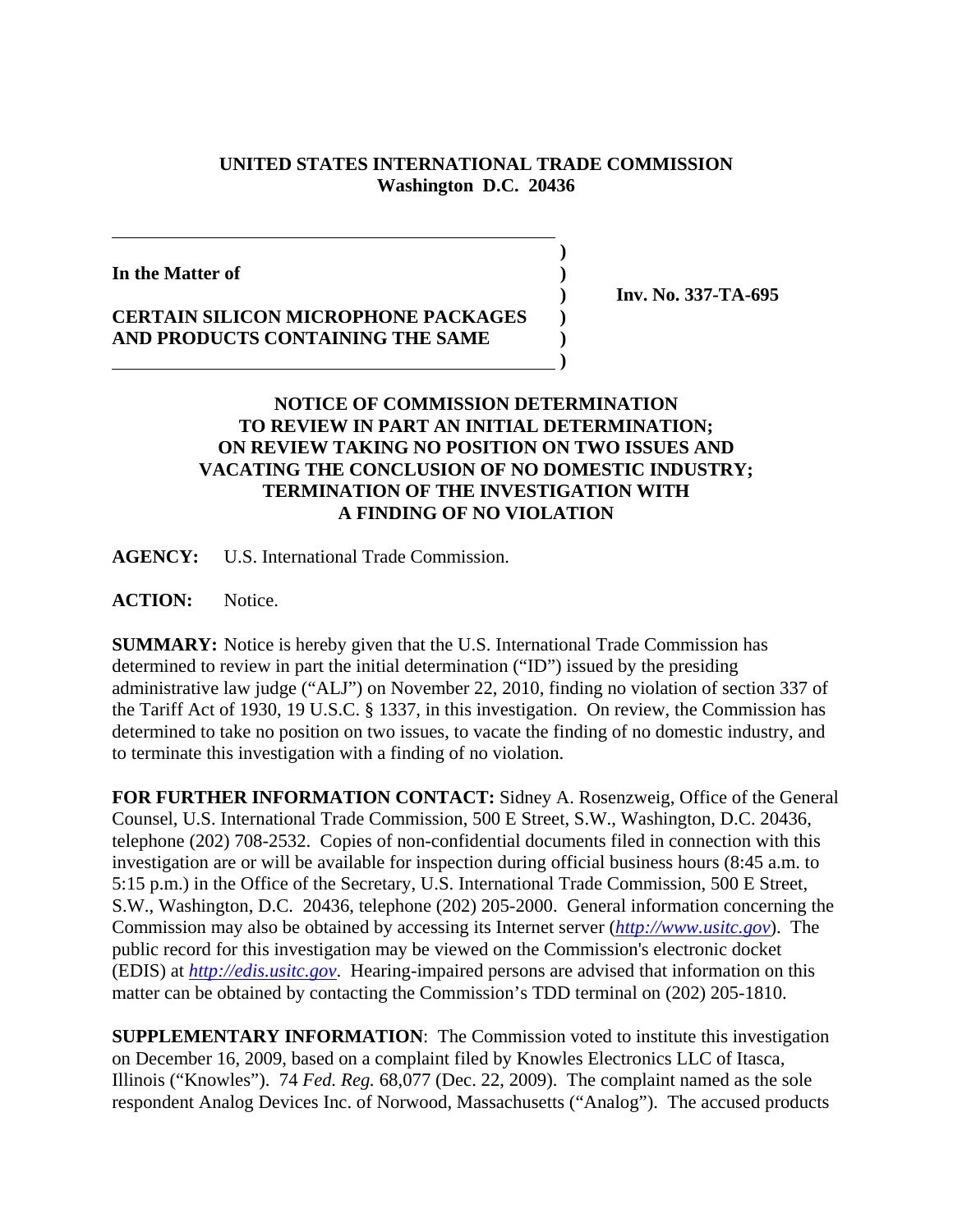are certain microphone packages. Knowles asserts claim 1 of U.S. Patent No. 6,781,231, and claims 1, 2, 7, 16-18, and 20 of U.S. Patent No. 7,242,089.

Knowles filed with its complaint in this investigation a motion for temporary relief that requested that the Commission issue a temporary limited exclusion order and temporary cease and desist order. The ALJ denied Knowles' request for temporary relief in an initial determination ("TEO ID"). Initial Determination on Complainant's Motion for Temporary Relief (Mar. 24, 2010). In the TEO ID, the ALJ found that all but one of the asserted patent claims were likely anticipated by U.S. Patent No. 6,324,907 to Halteren. (Some of these same claims were also found to be likely anticipated by U.S. Patent No. 6,594,369 to Une.) The remaining claim, while not invalid, was held not likely infringed. For these reasons, there was no patent claim for which Knowles demonstrated a likelihood of success on the merits (i.e., as to both validity and infringement).

The TEO ID also found that Knowles had not demonstrated irreparable harm. In particular, the ID found that Analog's sales of accused microphone packages had not caused Knowles lost sales, had not damaged Knowles' relationships with its customers, and otherwise had no proven detrimental effect on Knowles. The ALJ found, *inter alia*, that these two factors (likelihood of success and irreparable harm) precluded temporary relief here.

On review of the TEO ID to the Commission, the Commission noted that the absence of irreparable harm was dispositive, and determined to review the TEO ID in order simultaneously to take no position on the ALJ's findings of likelihood of success. 75 *Fed. Reg.* 30,430 (June 1, 2010). The Commission's decision enabled "the ALJ to assess the merits" at the final ID stage "unburdened by Commission impressions that may have been formed on a limited temporary-relief record." *Id.* at 30,431.

On November 22, 2010, the ALJ issued his final Initial Determination ("ID"). The ID found that all of the asserted patent claims are invalid under 35 U.S.C. §§ 102 and 103. More specifically, the ID found claim 1 of the '231 patent to be anticipated under 35 U.S.C. § 102(a) by Halteren. In the alternative, the ID found claim 1 of the '231 patent to be obvious under 35 U.S.C. § 103(a) over Halteren in view of U.S. Patent No. 7,003,127 (Sjursen), or in the alternative over U.S. Patent No. 4,533,795 (Baumhauer) in view of Sjursen. The ALJ found claims 1, 2, 7, 16, 17, 18 and 20 of the '089 patent to be obvious over Halteren in view of Une, or in the alternative over Halteren in view of U.S. Patent No. 7,080,442 (Kawamura).

The ID found that Analog infringed all of the asserted patent claims. The ID further found that if any of the patent claims had been valid that Knowles had demonstrated the existence of a domestic industry relating to the articles protected by the patents. 19 U.S.C. § 1337(a)(1)(B), (a)(2). However, the ID concluded that because Knowles had not demonstrated the existence of a valid patent claim that there could be no domestic industry.

On December 6, 2010, Knowles petitioned for review of the ID. The petition challenged certain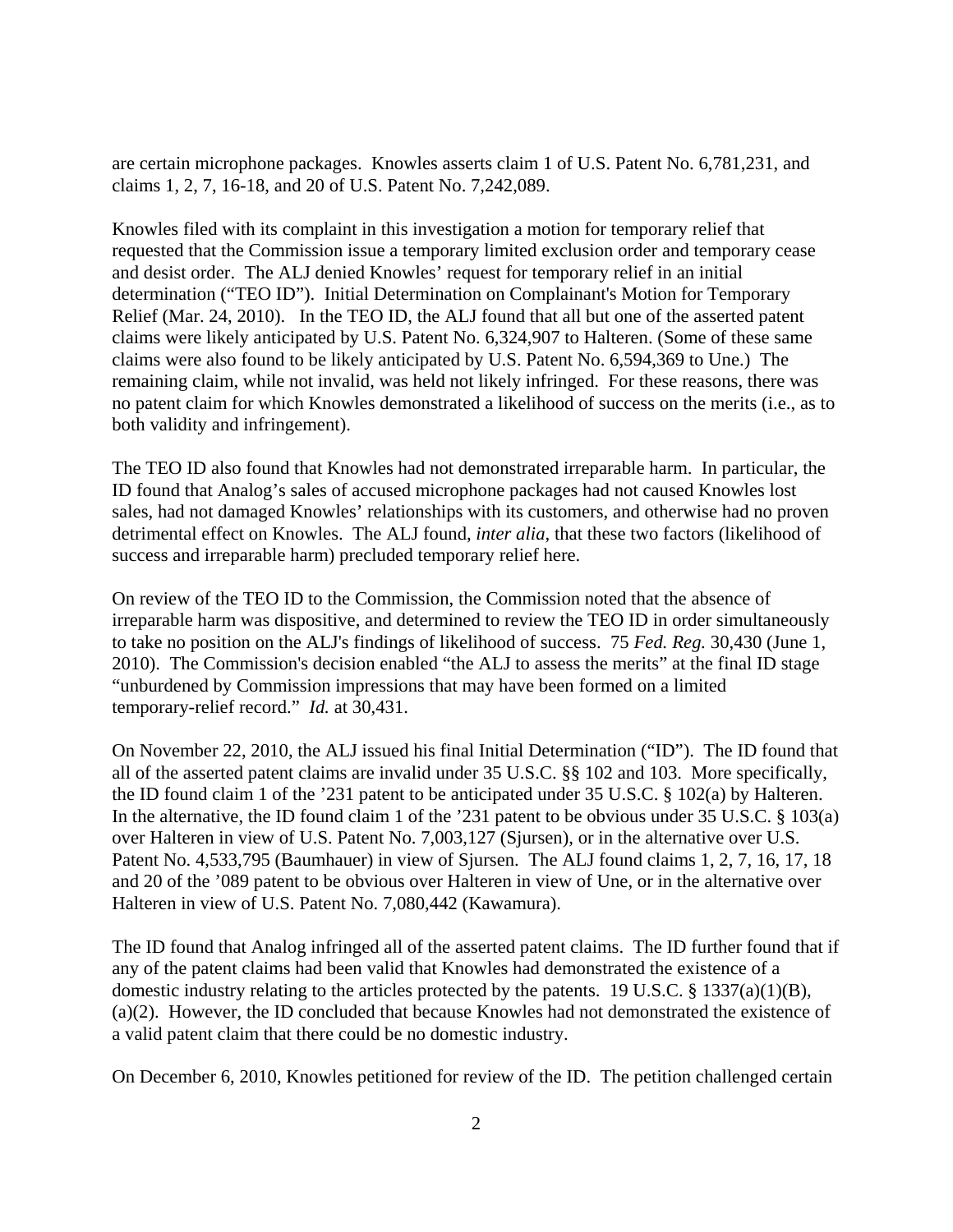of the ALJ's claim constructions, and based substantially on those claim constructions argued, *inter alia*, that the prior art did not anticipate or render obvious any of the asserted patent claims. That same day, Analog filed a contingent petition for review. Analog's petition raised theories of anticipation and obviousness that the ALJ rejected, and made, *inter alia*, noninfringement arguments based on disputed claim constructions. The Commission investigative attorney filed a response in support of the ID, and each of the private parties opposed the other's petition in its entirety.

Having examined the record of this investigation, including the ALJ's ID, the petitions for review, and the responses thereto, the Commission has determined to review the ID in part. In particular the Commission has determined to review and take no position on the construction of the term "attached" in claims 1 and 7 of the '089 patent. The only dispute, raised by Knowles in its petition, is whether the ALJ was correct to find that the prosecution history requires a certain meaning for "attached" and whether that meaning is narrower than the ordinary meaning of the term. Construction of the term is not now necessary because the infringement, invalidity, and domestic industry arguments do not turn on the difference between the ALJ's construction and Knowles' proposed construction.

The Commission also has determined to review and take no position on whether a certain journal article by Premachandran, *Si-based Microphone Testing Methodology & Noise Reduction*, Proceedings of SPIE, vol. 4019, at 588-92 (2000), is prior art under 35 U.S.C. § 102 for either of the asserted patents. The ID did not rule any patent claim invalid as a result of this article.

The Commission has determined to review and vacate the ID's conclusion that the technical prong of the domestic industry requirement, 19 U.S.C. § 1337(a)(2) & (a)(3), is not met where all the asserted patent claims are found invalid. It is Commission practice not to couple an analysis of domestic industry to a validity analysis. *See, e.g.*, *Certain Removable Electronic Cards and Electronic Card Reader Devices and Products Containing Same*, Inv. No. 337-TA-396, Comm'n Op. at 17 (Aug. 13, 1998) ("before considering the validity of claim 8 of the '464 patent and possible infringement of it, we address whether the required domestic industry exists or is in the process of being established"); *Certain Encapsulated Integrated Circuit Devices and Products Containing Same*, Inv. No. 337-TA-501 (remand), Initial Determination at 104-105 (Nov. 9, 2005), *review denied*, Notice, 75 *Fed. Reg.* 43553, 43554 (July 26, 2010). The only instance in which the Commission has recognized such a connection involved invalidity for indefiniteness, 35 U.S.C. § 112 ¶ 2, and the Commission did so in that context because indefiniteness there made it impossible for the complainant to demonstrate whether a patent claim was practiced. Notice, *Certain Video Graphics Display Controllers and Products Containing Same*, Inv. No. 337-TA-412, 64 *Fed. Reg.* 40042, 40043 (July 23, 1999). There is no such difficulty with regard to invalidity under 35 U.S.C. §§ 102 and 103. Thus, under the technical prong, the complainant bears the burden of proving that its domestic industry practices a claim of each asserted patent. The Commission has determined not to review the remainder of the ID's domestic industry analysis, which found the existence of a domestic industry without regard to the validity of the asserted patent claims.